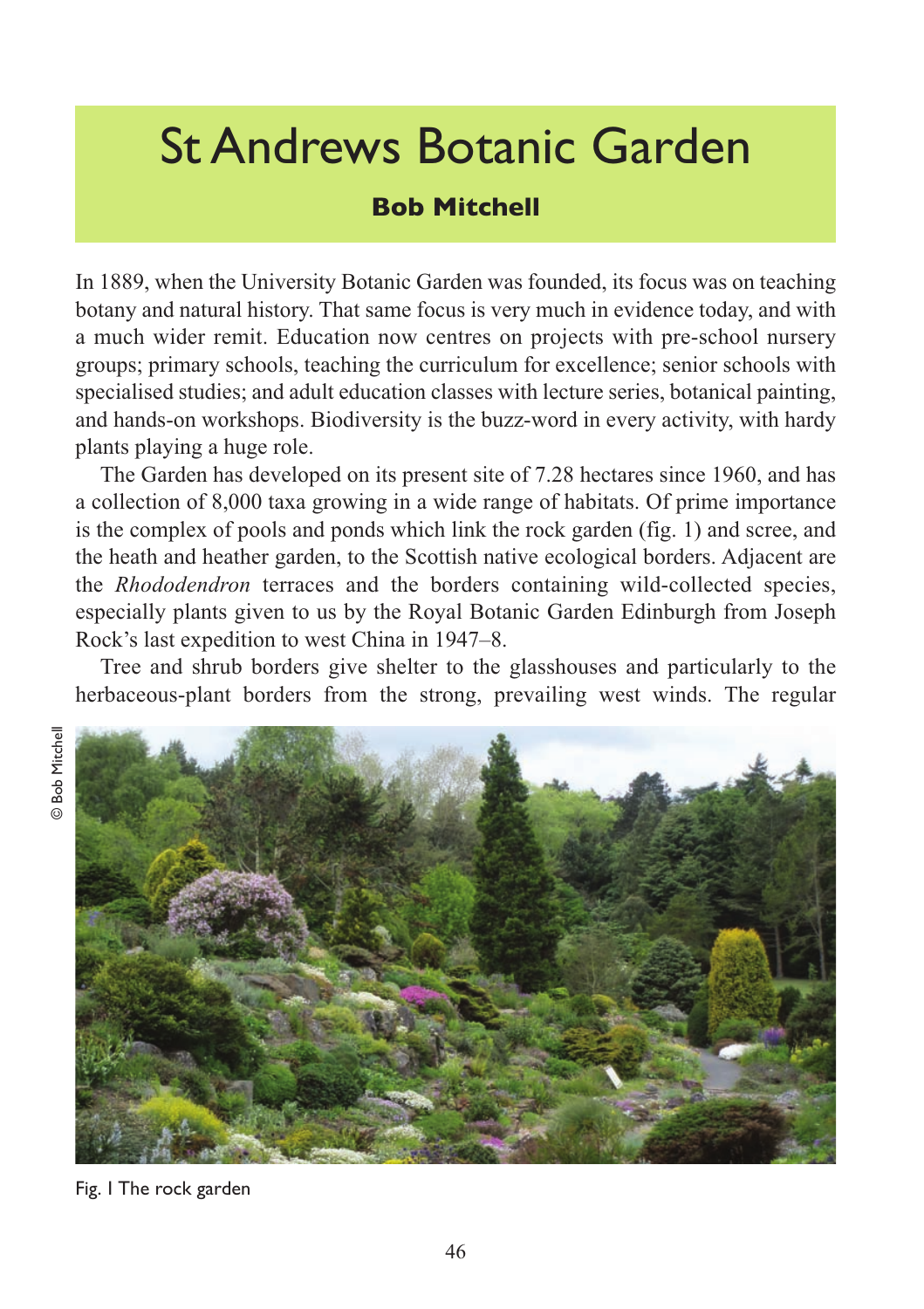**Bob Mitchell** © Bob Mitchell

herbaceous border, which gives flowers from April to the frosts of November, is backed by a 200m-long beech hedge. In an area of full sun, the informal island beds tie in nicely with the flowing lines of the tree and shrub borders (fig. 2). These beds are planted in the Jekyll style, brought to prominence by Alan Bloom in the late 1950s, using species and varieties which will grow and display without the need for staking. Woody plants give height and scale while herbs and bulbs form the ground storey.

St Andrews Botanic Garden still maintains its Order Bed system. At present it conforms to the Cronquist/Takhtajan classification, but there are plans to amend this to the new APG DNA-based system, which simply refines the evolutionary basis of the plant kingdom. The Order Bed area is still used for teaching but, it has to be said, very sadly, not so



Fig. 2 Some island beds



Fig. 3 *Ranunculus calandrinioides*

much as in the past when botany as a subject was in vogue. It was from these collections that, on demand, individual flowers were collected in their prime and quickly frozen to be taken for studying the plant's floral formula. I suspect few botanical courses would understand this practice nowadays.

Within some of the tree and shrub borders, additional shade-loving plants provide ground cover. Imagine our delight when, after years of experiment, the parasitic *Orobanche lucorum* began to rampage through the borders, mainly on the roots of *Berberis*.

In the lee of the glasshouses, bulb borders were developed by replacing the natural heavy clay soil with a very open compost mixture, above land-drains, to ensure perfect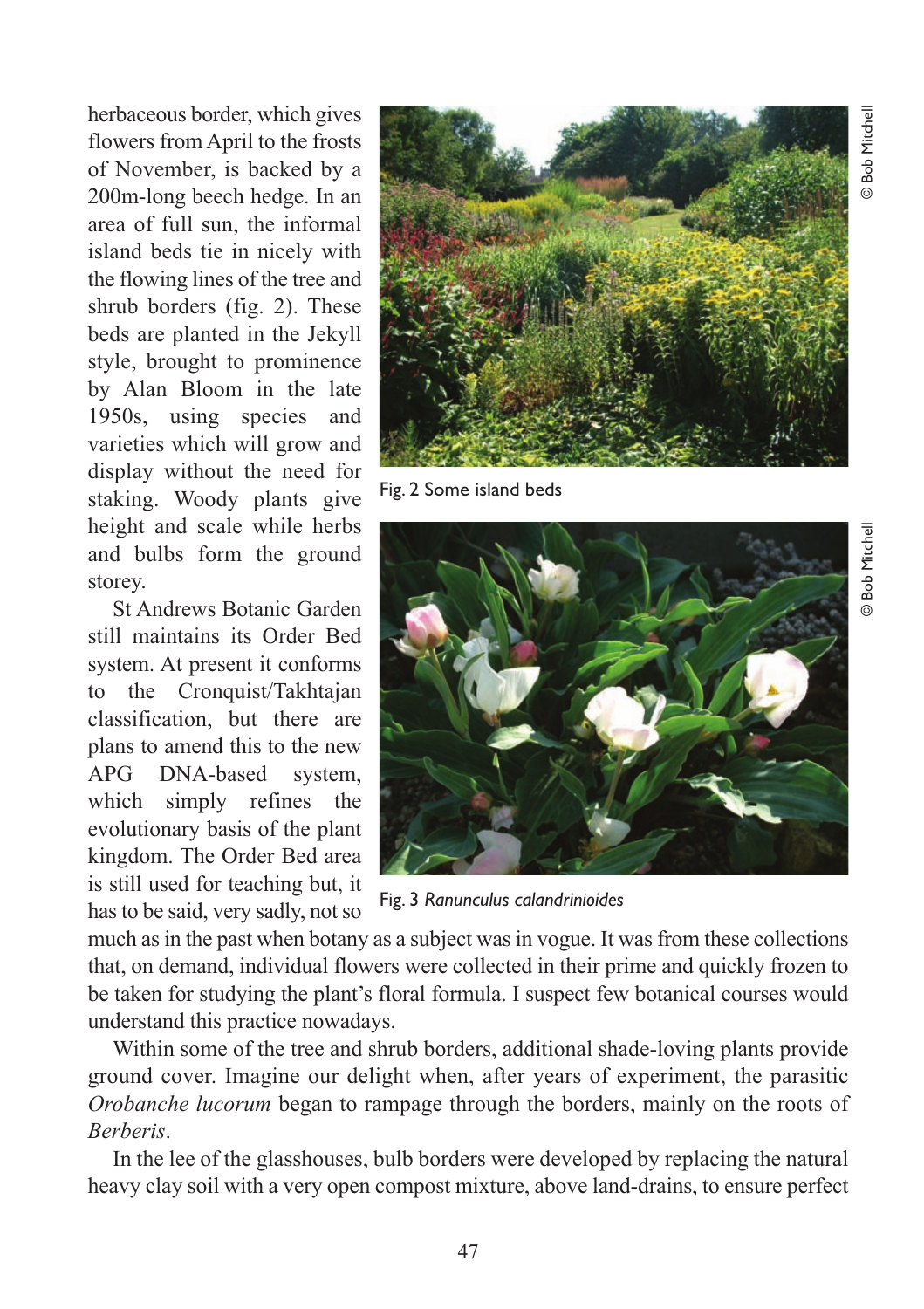**Dennis Dick** © Dennis Dick



Fig. 4 *Bergenia stracheyi* Alba Group Fig. 5 *Iris magnifica* 

**Bob Mitchell** © Bob Mitchell



drainage. These are sheltered, warm areas for tender plants. *Echium pininana* seeds here regularly, *Echium wildpretii* has flowered on several occasions, and *Mitraria coccinea* has surprised us for many years by producing its crimson tubular flowers in the summertime. *Agave americana* survived for 40 years until the past two severe winters. *Crinum* x *powellii* continues to flower here after 40 years.

The pre-eminent role of the garden is to present to the public an aesthetic beauty, but always underlying this is the education of visitors and, through the schools' programme, to illustrate the biodiversity of the plant kingdom. The Garden contributes to the study of the fauna, and to recording what is on-going for Fife Nature. For three years we have been delighted to record the Comma butterfly in its northward progress, a result of climate change.

We have an important part to play in plant conservation. We grow 174 species listed in the *Red Data Plant Book* as threatened or endangered, and we are collaborating with Botanic Gardens Education Network in the Target 8 projects, where we grow, and increase locally, species which are at risk. Three of our local associated schools have adopted a plant each.

*Lychnis viscaria* Selkirk Form became extinct in the wild due to whin overgrowth; it is now being grown jointly with a school, and plants grown in the Botanic Garden have been released back to their natural habitats. *Erigeron acer* is being grown by another school and replanted back into its population in the dune slacks. *Dianthus deltoides* is being raised by a third school to bulk up its population in one of four sites in Fife.

The Tree Register of the British Isles has been measuring trees in the Botanic Garden for many years and, to our surprise, we can boast the largest apricot – *Prunus armeniaca –* and five more UK and Ireland Champions, plus 17 Scottish and 29 County Champion trees. A trail is about to be published.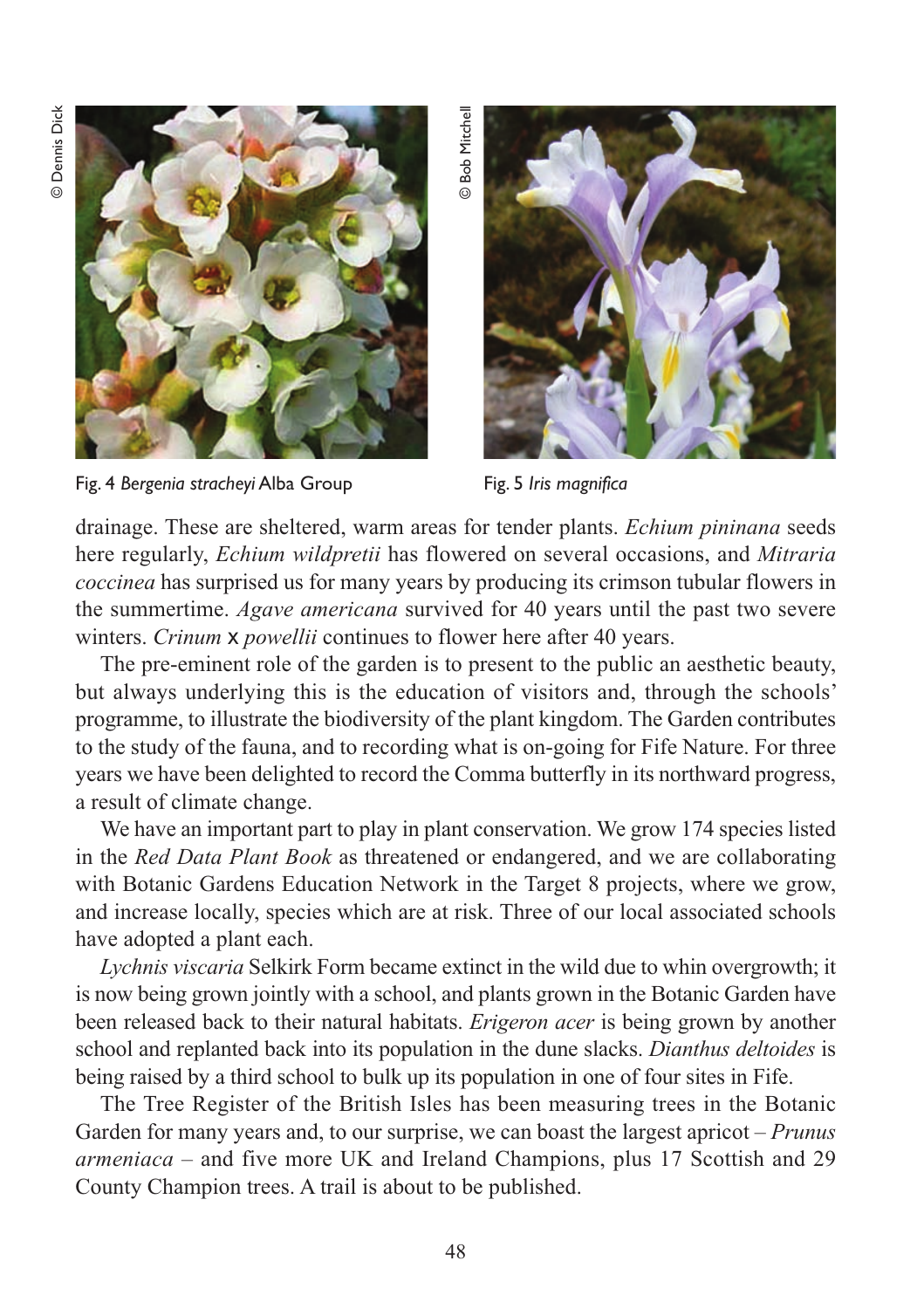

Fig. 6 Roscoea humeana Fig. 7 Paeonia mairei



**Some plants of note through the seasons.**  *Ranunculus calandrinioides* (fig. 3) was our plant of the month for January 2012. One of the most striking buttercups, it grows wild in the Atlas Mountains in Morocco. It is perfectly hardy but it does need perfect drainage. We grow ours in the unheated Alpine House to protect its fragile white-tinged-pink petals from damaging winds and mud splash.

© Bob Mitchell

*Bergenia stracheyi* Alba Group (fig. 4) is a dwarf species found naturally from Afghanistan to Tibet, and it too is perfectly hardy with us. It grows well in the rock garden in full sun. Its nodding white flowers, which appear in April and May with us, are scented. Clumps can be divided after flowering but must be kept moist.

*Iris magnifica* (fig. 5), one of the Juno group, surprises us each June with its 20cmtall flowering stem displaying large pale blue flowers in succession. This plant demands perfect drainage for it comes from Asia Minor. Another *Iris* with a long pedigree for us is *Iris germanica* with its pale sky-blue flowers. This is a tuberous iris and is one of the easiest to grow. Our plant was collected by a relative in the Dardanelles as a 'memento' before his evacuation in 1917. It is, of course, the religious flower of the Turks and found around their mosques.

*Roscoea humeana* (fig. 6), a hardy member of the Ginger family, comes from Sikkim and Bhutan. There are seventeen species in this attractive genus and all worthy of growing. Our plant has established well and sows itself around. Its showy large flowers are a magnet for insects.

*Paeonia mairei* (fig. 7), fairly recently introduced by Peter Cox, is a very striking plant. Its flowers are rosy-red, large and on a 30cm stem. It quickly establishes itself. We grow it among rhododendrons. Incidentally, because our soil is derived from magnesium limestone with pH 7.4, we were able to drop the soil to acid conditions